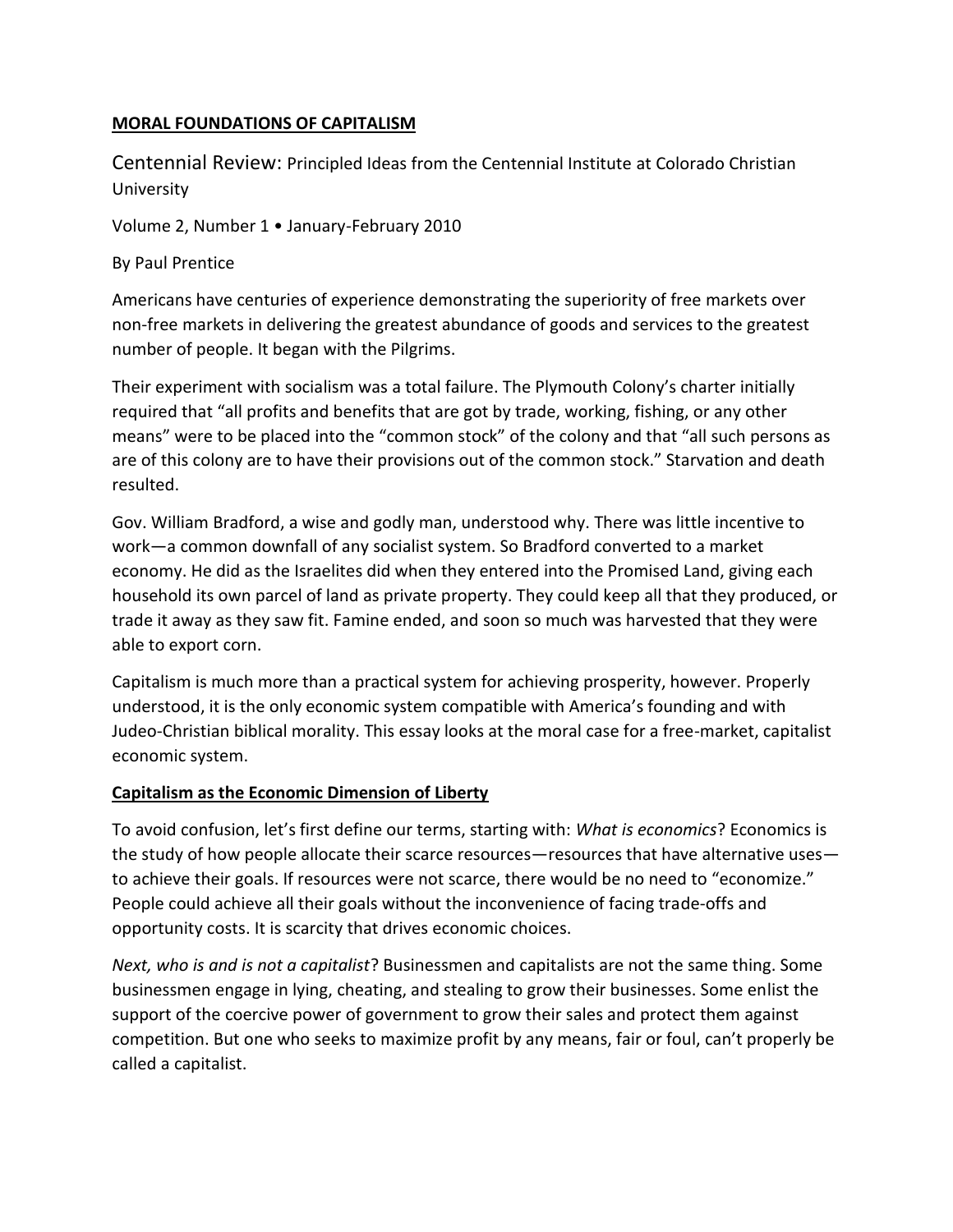*And then what is liberty*? People sometimes define liberty as synonymous with freedom. But no one is at liberty to harm others. Liberty is freedom tempered by responsibility to a moral code; otherwise, freedom becomes mere license. Liberty is a much deeper, richer concept.

To state that capitalism is the economic dimension of liberty, in the context of these definitions, is therefore to say we are at liberty to pursue our economic choices, so long as we allow others to pursue theirs. Value-seeking on the part of businesses or consumers must take place within the constraints of a specific moral code. There must be a clear statement of what is right and what is wrong.

"Every man, as long as he does not violate the laws of justice," wrote Adam Smith, "is left perfectly free to pursue his own interest his own way, and to bring both his industry and capital into competition with those of any other man or order of men." Or as John Stuart Mill put it: "The only freedom deserving the name, is that of pursuing our own good in our own way, so long as we do not attempt to deprive others of theirs, or impede their efforts to obtain it."

# **Socialism and Capitalism Contrasted**

Any "ism" implies a philosophy—a coherent worldview with a clear statement of its ethics or moral code, its metaphysics or conception of reality, and its epistemology or method for discovering truth. Capitalism is no exception. Its philosophical implications, contrasted with those of socialism, are as follows:

*Capitalist Ethics*: The capitalist moral code is grounded in the value of the individual and the exercise of individual property rights. We are set free when others around us are set free. Each individual is at liberty to engage in economic activity—production, trade, and consumption—so long as he does not interfere with other individuals' right to do the same.

*Capitalist Metaphysics*: The capitalist believes in objective reality. There exists absolute truth. Man's nature is one of fixed duality, "above the animals and below the angels," in what was classically called the Scala Naturae. We live by enlightened self-interest. This is not greed. It just is. Ancient texts such as the Bible, or ancient works by the classical Greeks and Romans, are replete with stories of man's fixed dual nature: Stories of love and hate, greed and charity, revenge and forgiveness, bravery and cowardice, strength and weakness, loyalty and betrayal. When it comes to human nature, today's headlines were written thousands of years ago.

*Capitalist Epistemology*: The capitalist discovers objective reality with his rational mind. Logic, data, and science guide this discovery. This is not to deny that a spiritual dimension might inspire us, and occasionally be revealed to us. But the method of discovery and verification is decidedly scientific, setting up refutable hypotheses and advancing the frontiers of knowledge.

There you have the philosophical grounds of economic liberty. Now notice how the various philosophies of the left, from socialism and communism to fascism and Nazism (German National Socialism), whatever their shades of difference, share a worldview diametrically opposite to that of capitalism.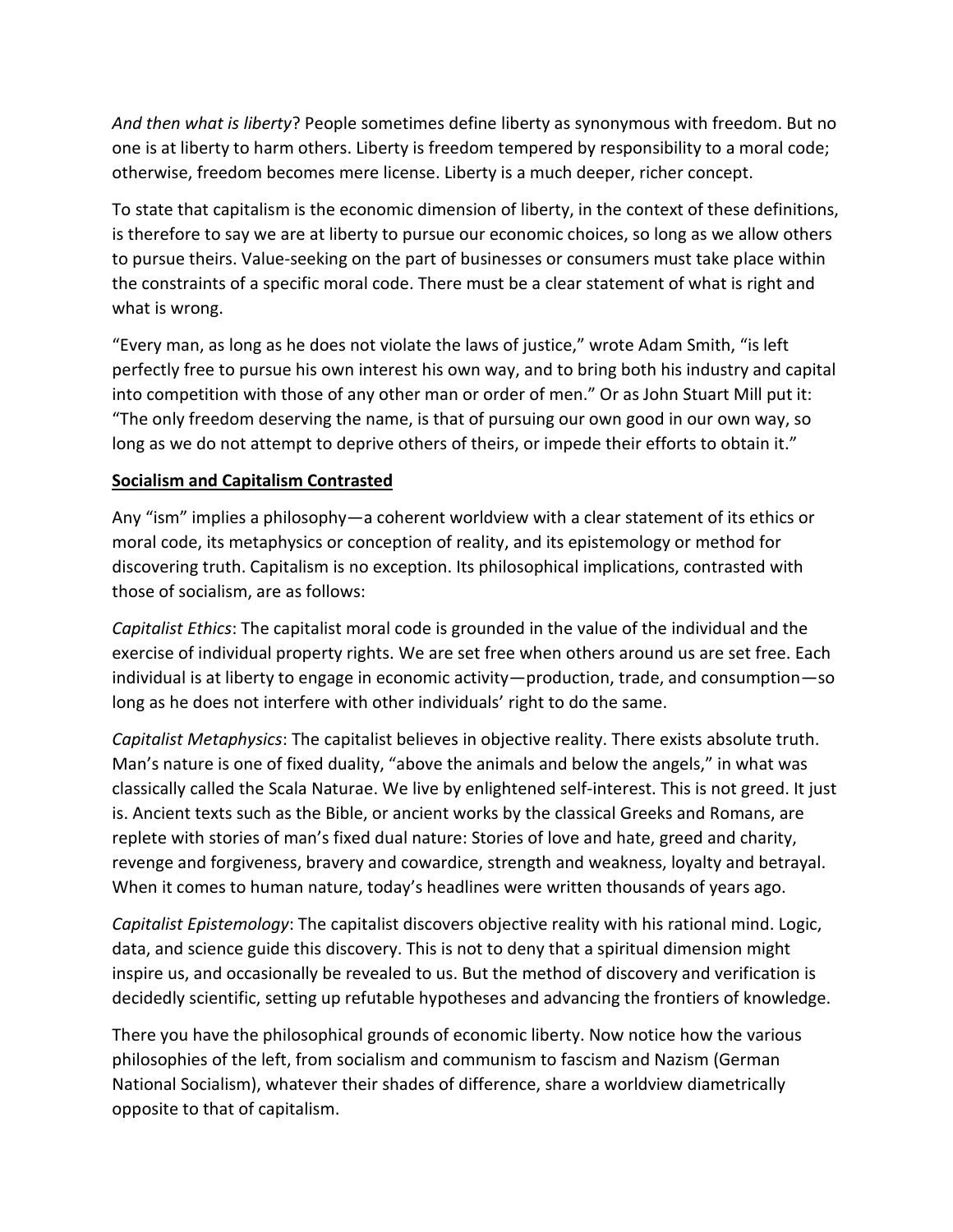*Socialist Ethics*: The moral code of socialism is based not on the sanctity of the individual, but on the supremacy of the collective. Whereas capitalism is the philosophy of the I, the me, and the mine, socialism speaks of the we, the us, and the ours. Socialist ethics are summed up in Hitler's dictum that "Society's needs come before the individual's needs" and in Marx's famous slogan, "From each according to his ability, to each according to his needs."

*Socialist Metaphysics*: Socialist metaphysics states that reality is subjective, not objective. Therefore it can be manipulated by the state. When Stalin's census-takers returned with data showing a declining population that was getting poorer, he had the census-takers killed. After the census was retaken, presto: It showed that the people were growing and thriving. Subjectivity for a socialist also means that man's nature is fungible, rather than being fixed. Man can be perfected through the state, his self-interest removed. "New Soviet Man" can be created, based on selfless collectivism, and free of those nasty fallen impulses. Ultimately, socialist reality is whatever the state says it is. Residents of the former Soviet Union are familiar with the brainwashing and false reality created by their rulers, a process that continues today in Cuba and North Korea.

*Socialist Epistemology*: Rather than being discovered by the rational mind, socialist pistemology is largely based on emotion. How a person "feels" about something is more important that what one thinks. Thus, reality is subject to the ebbs and flows of human emotion. This concept has been driven so deep into modern society that people often use the terms "feel" and "think" as synonyms. Capitalists can also get emotional when discussing liberty and free markets, but they don't use emotion as their argument. They use their rational mind. Socialists, on the other hand, believe what their heart says about something. It doesn't matter to them if the objective data show that welfare programs harm the poor, for example. The socialist feels it is the right thing to do, regardless.

#### **Judeo-Christian Roots**

Is it becoming clear that choosing sides in the political battle between left and right requires an understanding of their contrasting philosophies? If we are created individuals with free will and a divine purpose, we cannot be mere property of the state. The human story, beginning with Adam and Eve, is about created individuals who are given free will and the liberty to exercise it. As man began creating and accumulating property, the concept of private property emerged.

The exercise of private-property rights in obedience to a moral code is crucial to capitalism. Nor are liberty and property merely New Testament ideas. They appear together in a memorable Old Testament passage, directing that God's people should "proclaim liberty throughout the land to all its inhabitants; [for] it shall be a jubilee for you, when each of you shall return to his property." Three millenia later, Americans inscribed those words from Leviticus 25 on their Liberty Bell.

"The duel between Christianity and atheism is the most important in the world," said the late William F. Buckley, adding that "the struggle between individualism and collectivism is the same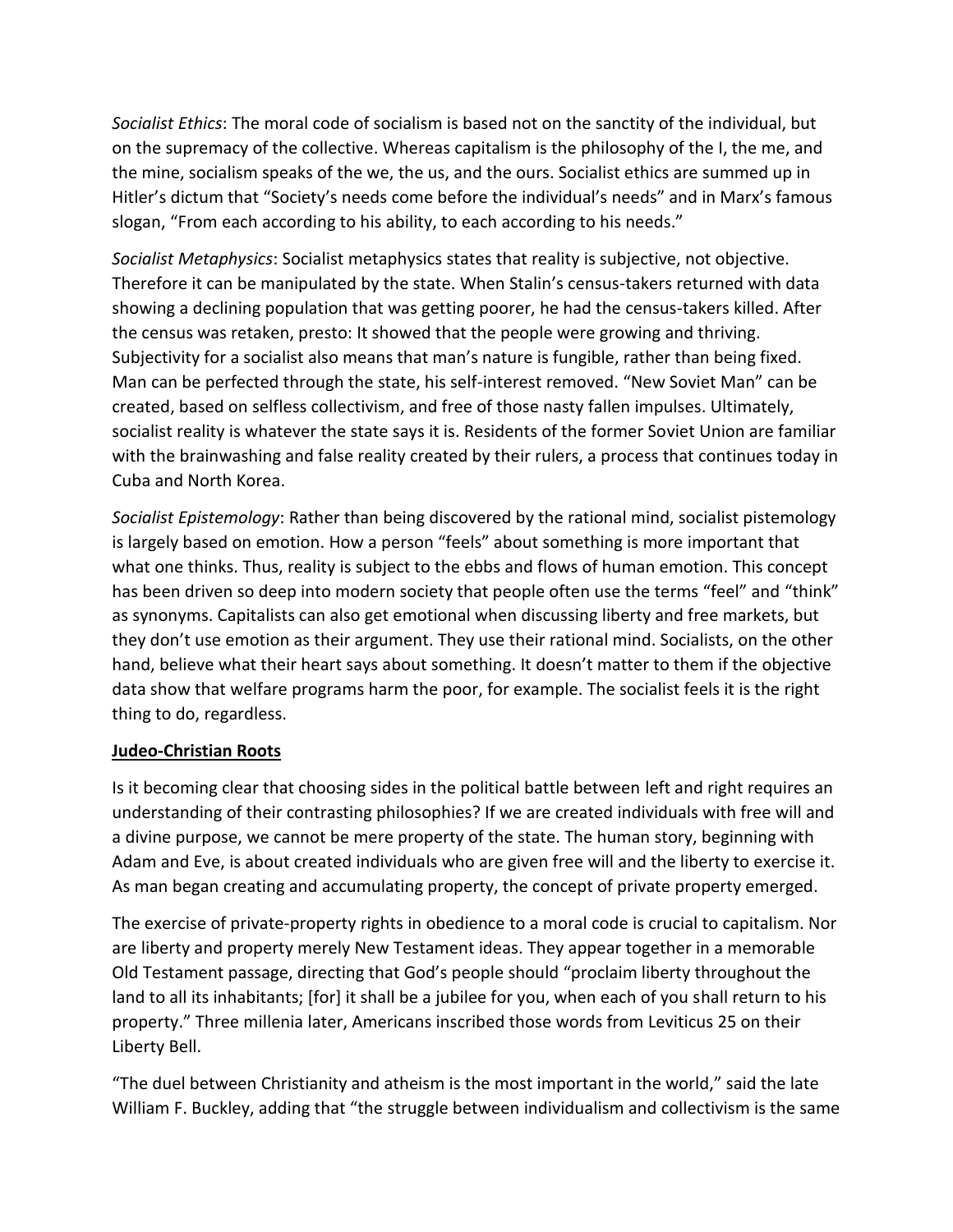struggle reproduced on another level." Capitalism is the only system of political economy consistent with human liberty and the sanctity of the individual. It is thus the only system consistent with biblical teaching.

We should not be taken in by the widely accepted false variant of Christianity, called liberation theology, which holds socialism to be the only truly biblical system. Russia's Mikhail Gorbachev once claimed that "Jesus was the world's first socialist, the first to seek a better life for mankind." And Venezuela's Hugo Chavez has vowed: "I swear by Christ—the greatest socialist in history."

To a socialist, it is perfectly moral for one man to live off the fruits of another's labor. Recall Marx's "To each according to his needs." But to a capitalist, this is the height of immorality. Charity must be bestowed voluntarily, not obtained coercively. There is nothing charitable about forced redistribution that uses the power of the state to take from one and give to another. As Saint Paul commanded the early church: "If anyone will not work, let him not eat. For we hear that some of you are living in idleness, mere busybodies, not doing any work. Now we command and exhort them in the Lord Jesus Christ to do their work in quietness and earn their own living" (2 Thes. 3:10-12).

Recall the capitalist moral code set forth by Adam Smith and John Stuart Mill: We are set at liberty when we set others at liberty. The philosophic and moral roots of this are distinctly Judeo-Christian. You can think of the capitalist Golden Rule as akin to the biblical one, which is found in both the Old and New Testaments: "You shall love your neighbor as yourself," says the Book of Leviticus, later quoted by Jesus and Paul. And in the Book of James we find this teaching referred to as the "law of liberty" (James 1:25; 2:12).

"Do unto others as you would have them do unto you," teaches Christ himself (Matt. 7:12). This precept is known in philosophy as the "Ethics of Reciprocity." It is found in 21 of the world's 23 uniquely identifiable belief systems. It is so widespread as to be a "natural law" of human existence—an objective moral truth that is valid for all time in all places.

## **Liberty and Property in the American Founding**

Long before the term "capitalism" was invented by Karl Marx, America's founders established what we would now call a free-market capitalist system. They understood the sanctity of the created individual and the role of private-property rights as a cornerstone of liberty: Without property rights, none of the other rights have meaning. You cannot have freedom of worship if the state can confiscate your church. You cannot have freedom of the press if the state can confiscate your newspaper business." Property is surely a right of mankind as real as liberty," insisted John Adams. "Property must be secured, or liberty cannot exist."

Property includes the usual objects that you own—your house, your car, your jewelry—as well as your financial assets such as securities and savings. But contracts are also a property. Your ideas, thoughts, hopes, and dreams are intellectual property. The fruit of your labor, i.e. your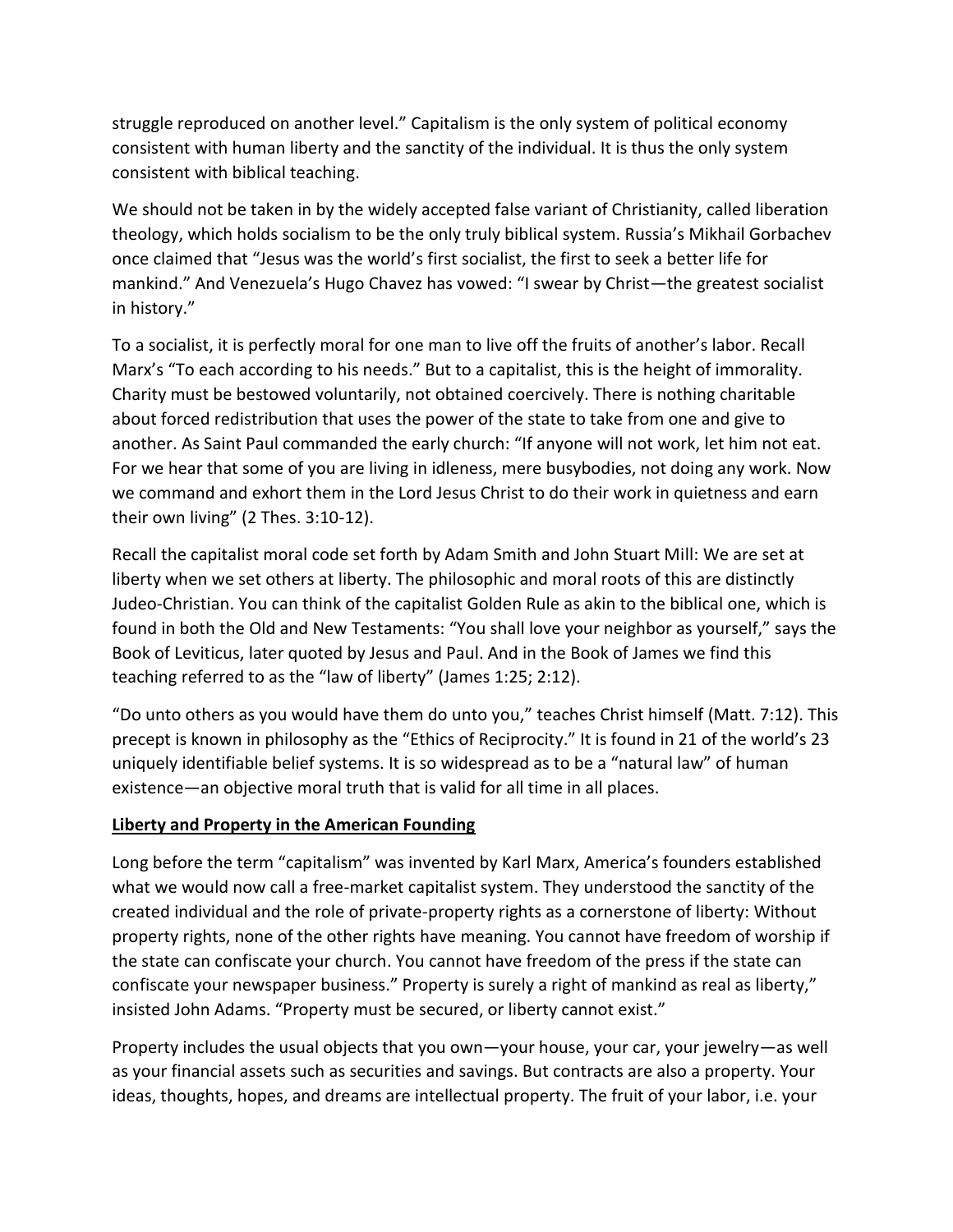income, is a property. Thus Lincoln could make a property-rights argument against slavery, saying of the bondwoman that "in her natural right to eat the bread she earns with her own hands without taking leave of anyone else, she is my equal, and the equal of all others." In fact, our very humanity itself is a property—we own ourselves. "Every man has a property in his own person," as John Locke said.

Adam Smith's Wealth of Nations was published in 1776, the very year of America's founding. But Smith, an ethicist as well as an economist, had also earlier published The Theory of Moral Sentiments. America's founders were concerned with both the moral and practical relationship between government and the governed. In step with Smith, they understood that free-market capitalism, as it would later be called, was the only system consistent with liberty. "All the world would gain by setting commerce at perfect liberty," said Jefferson. "I own myself the friend to a very free system of commerce, and hold it as a truth, that commercial shackles are generally unjust, oppressive and impolitic," said Madison.

America's founding documents, including the Declaration of Independence, the Constitution, and the Federalist Papers, are replete with references to the right to private property as a foundational principle. John Adams made a Ten Commandments argument for property rights: "The moment the idea is admitted into society that property is not as sacred as the laws of God… anarchy and tyranny commence. If 'Thou shalt not covet' and 'Thou shalt not steal' were not commandments of Heaven, they must be made inviolable precepts in every society before it can be civilized or made free."

Our own Centennial State affirms in its Constitution "That all persons have certain natural, essential and inalienable rights, among which may be reckoned the right of enjoying and defending their lives and liberties; that of acquiring, possessing, and protecting property; and of seeking and obtaining their safety and happiness" (Article II, Section 3). And America's founders understood quite well that God, not the government, is the source of our rights. "You have rights antecedent to all earthly governments…rights derived from the Great Legislator of the universe," was the way Adams put it. Jefferson agreed: "A free people claim their rights as derived from the laws of nature, and not as the gift of their chief magistrate." And so did Hamilton: "The sacred rights of mankind…are written, as with a sunbeam, in the whole volume of human nature, by the hand of the divinity itself."

Until recently, the concept of creator-endowed rights as affirmed in the Declaration of Independence was deeply entrenched in the body politic, so much so that leaders of both political parties made frequent reference to it. Typical was John F. Kennedy's affirmation that "The rights of man come not from the generosity of the state but from the hand of God."

## **Where Goes America?**

Moral clarity about liberty and property is lacking among American political leaders today, however. In this decade, policies and attitudes under both parties have given new relevance